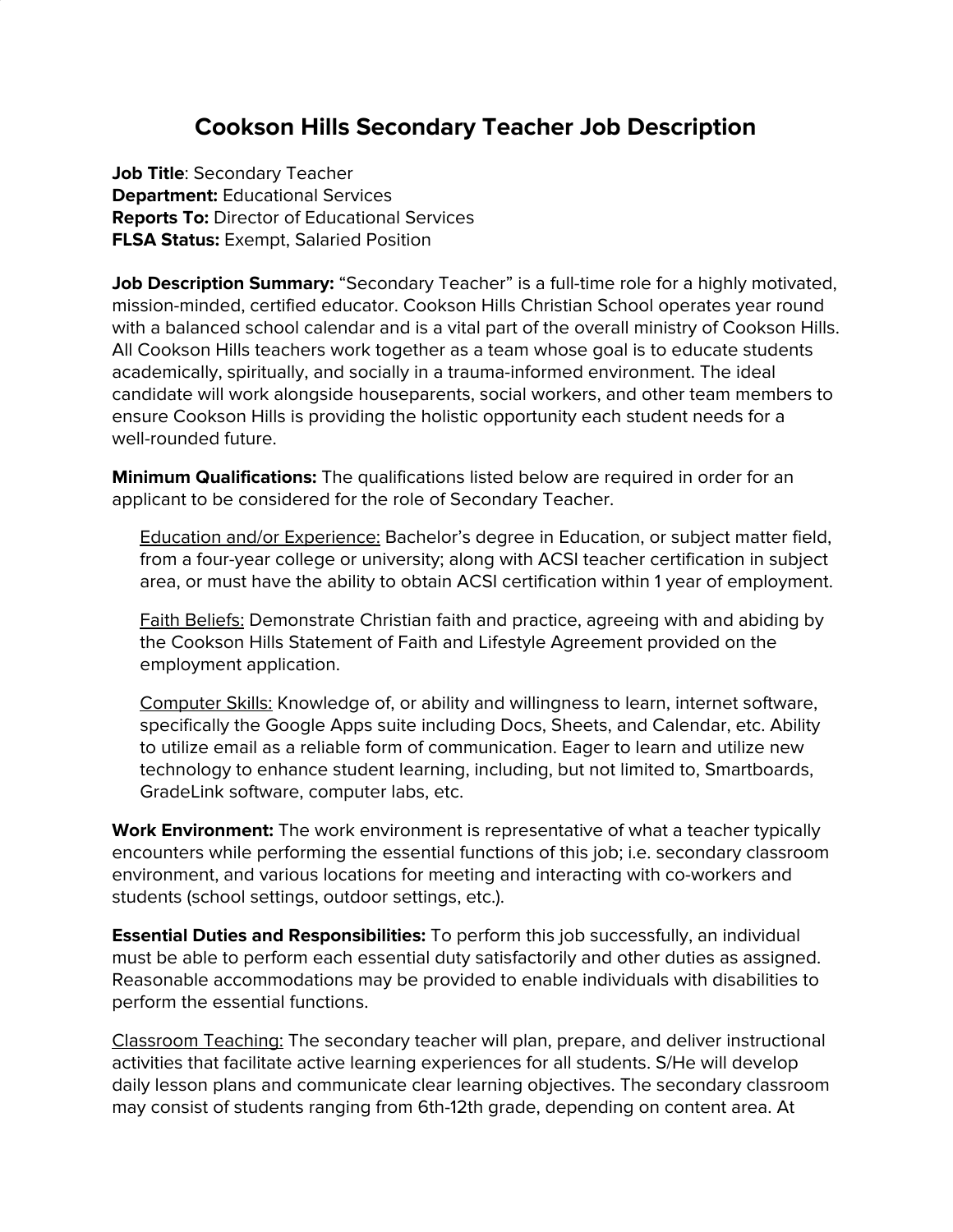Cookson Hills, Middle School is defined as 6th-8th grade and High School is defined as 9th-12th grade.

Student Evaluation: The secondary teacher will observe and evaluate each student's performance and development and provide feedback to students and parents. S/He will monitor and encourage the progress of individual students.

Classroom Management: The secondary teacher will manage student behavior in the classroom by establishing and enforcing rules and procedures aligned with school and ministry policy. S/He will maintain discipline in accordance with the rules and disciplinary procedures of the school.

Student Support: The secondary teacher will provide student support, counsel students with academic problems, and provide student encouragement.

Academic Excellence: The secondary teacher will participate in professional development, serve on school committees as needed, conduct curriculum mapping and planning, and support team members.

Year-Round Availability: To create our trauma-informed environment and to support the overall ministry of Cookson Hills, all Cookson Hills school staff work on a 12-month basis. Each school year begins in July, and consists of six, 6-week terms, separated by 2-week student breaks. The 2-week breaks allow time for teachers to tutor students individually, plan and prepare for the next term, or utilize paid vacation time. Each school year is separated by a 5-week summer break, during which teachers supervise summer recreational student activities, prepare for the next school year, or may utilize paid vacation time.

**Competencies:** These competencies, characteristics and aptitudes are representative of the knowledge, skill, and/or ability required to perform this job.

Adaptability: Demonstrates flexibility in the work environment; Manages competing demands and has tolerance for stress; Changes approach or method to best fit the situation; Able to deal with frequent change, delays, or unexpected events.

Attendance/Punctuality: Is consistently at work and on time; Meets and honors commitments, uses time efficiently.

Dependability: Self-motivated and completes tasks on time or notifies others with an alternate plan.

Ethics: Treats people with respect; Keeps commitments; Inspires the trust of others; Works with integrity and high standards; Upholds organizational values.

Initiative: Volunteers readily; Undertakes self-development activities; Asks for and offers help when needed.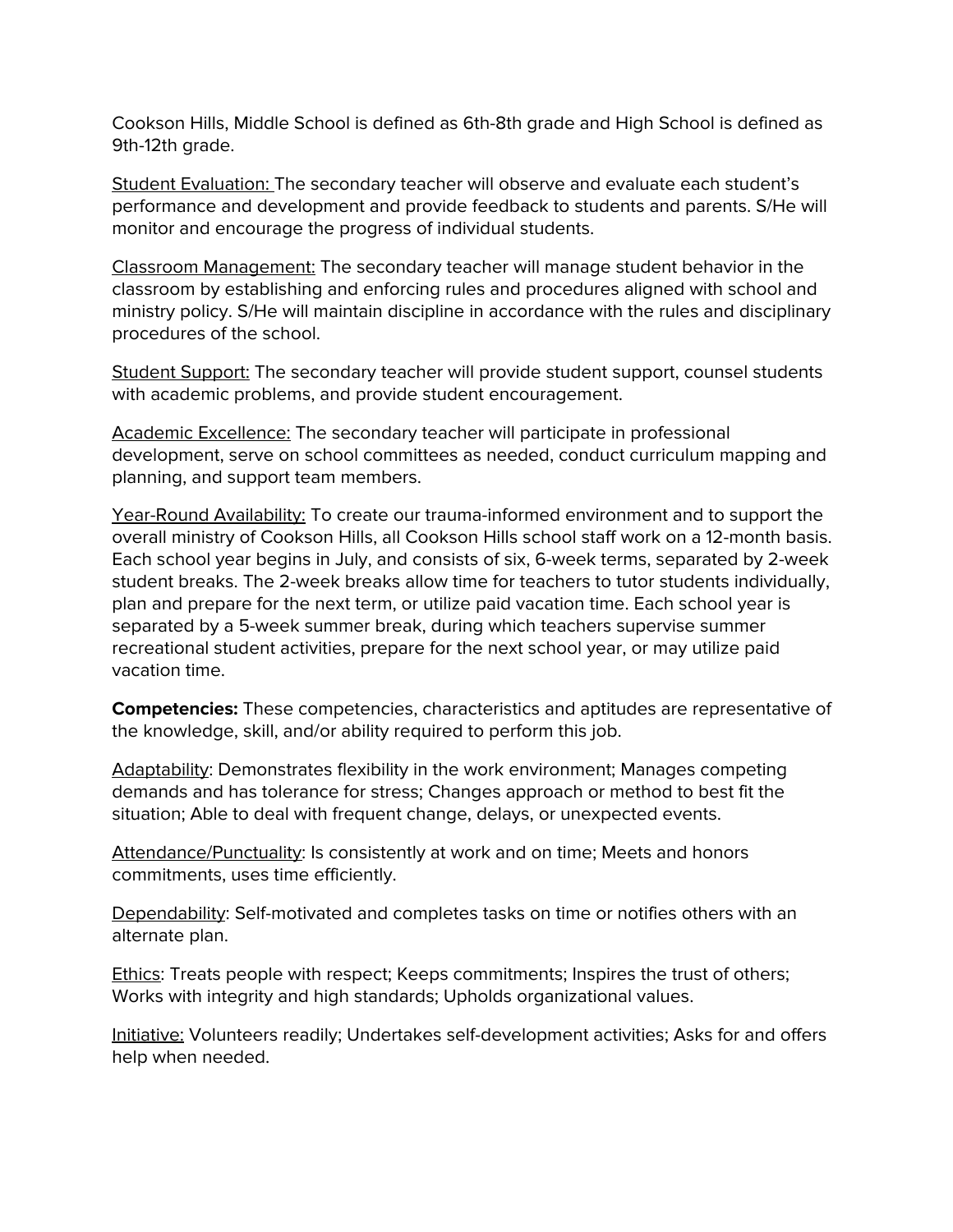Interpersonal Skills: Connects with others using empathy and active listening rather than judgement; Manages conflict and de-escalates crisis moments; Uses a team-oriented approach to problem-solving; Regulates own emotions well; Maintains confidentiality; Growth-minded and teachable; Looks for strengths in others and uses frequent positive speech; Ability to be fair, discerning, and honest in all relationships.

Language Skills: Demonstrates good verbal and written communication skills, with the ability to write clearly, concisely and informatively; Ability to effectively present information in one-on-one, small group, and large group situations.

Organizational Skills: Ability to organize and plan in a timely manner, with high attention to detail.

Organizational Support: Follows policies and procedures; Completes administrative tasks correctly and on time; Supports organization's goals and values.

Physical Demands: Has high energy levels and will be regularly required to walk, talk, hear, lift and/or move up to 15 pounds; Utilizes vision capabilities for computer usage and paperwork.

Problem Solving: Identifies and resolves problems in a timely manner; Gathers and analyzes information skillfully; Develops alternative solutions; Works well in group problem solving situations; Uses reason even when dealing with emotional topics.

Professionalism: Treats others with respect and consideration regardless of their status or position; Accepts responsibility for own actions; Follows through on commitments.

Reasoning Ability: Ability to apply common sense understanding to carry out responsibilities; Ability to assess issues, apply critical thinking skills, and provide rational solutions to problems.

Teamwork: Balances team and individual responsibilities; Gives and welcomes feedback; Contributes to building a positive team spirit; Puts success of team above own interests; Supports everyone's efforts to succeed.

**Benefits of Secondary Teacher Employment:** In addition to rewarding service and fulfilling ministry opportunities, Cookson Hills provides employees with a competitive compensation package.

Cash Compensation: Salary paid on a monthly basis.

\*Optional for Secondary Teacher Role\* On-Campus Housing/Utilities: Employees contribute toward the cost of housing/utilities at a fraction of the value of the benefit. Details provided in compensation offer overview.

Paid Sick Leave: Awarded upon 6-month anniversary of hire date, and each 1-year anniversary thereafter, at a rate described in employee policy manual.